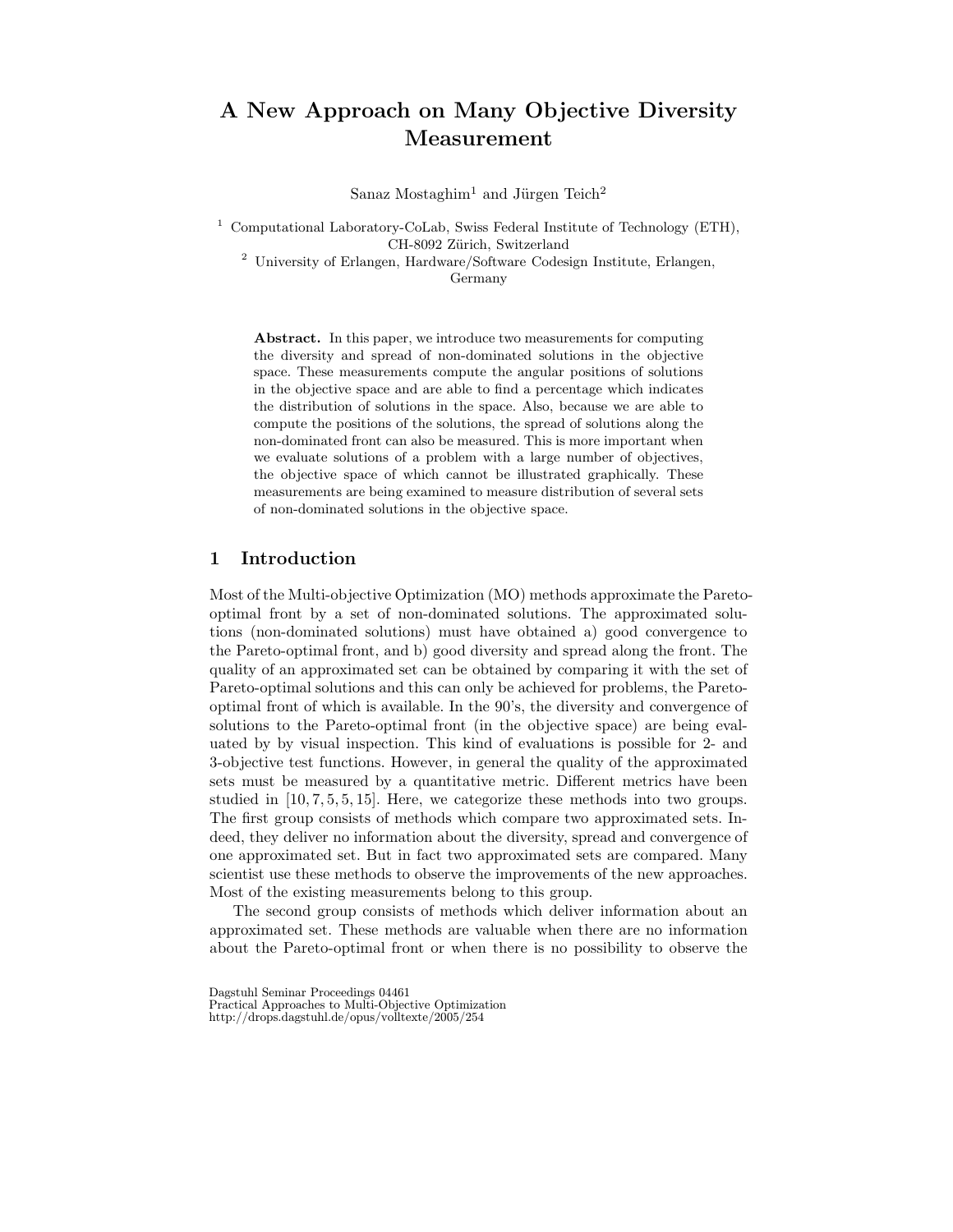approximated set graphically, for example for m-objective problems  $(m \geq 4)$ . This measurements can also be used as the stopping criteria in the iterative methods like Multi-Objective Evolutionary Algorithms (MOEAs).

In this paper, we study the latter methods and introduce two quality measurements, which evaluate the diversity and spread of a set of non-dominated solutions. These methods compute the percentage of the space occupied by the solutions and also calculate the spread of solutions. They are applied to the obtained results of several test problems and the qualities of solution sets are studied.

This paper is organized as follows: In the following, we study the background and the existing methods. Section 2 is dedicated to the diversity and spread measurements. Several experiments and the results are explained in Section 3 and Section 4 concludes the paper with a summary and future work.

#### 1.1 Background

It is stated by Deb [1] that the quality of a set of non-dominated solutions can be measured in terms of convergence and diversity of the solutions. It has also been studied by Zitzler et al. [18] that for comparing two approximated sets, several quality measurements are required.

Here, we consider those methods, which evaluate the spread and distribution of solutions. Figure 1 illustrates examples of spread and diversity of solutions. In this figure, the Pareto-optimal front is illustrated by a solid line and we consider that the MO method has approximated the front with 5 non-dominated solutions. In Figure 1 (a), the non-dominated solutions are located with equal distances to each other. Also, they have a good spread on the Pareto-optimal front, since two of the approximated solutions, namely  $A$  and  $B$  are lying on the so-defined extreme solutions. Extreme solutions show the upper bounds of the objective functions over the Pareto-optimal front. One component of these solutions must be the maximal value of each objective [2]. The solutions in Figure 1 (b) have a good spread but not a good distribution and in contrast to these, the solutions in Figure 1 (c) have good distribution and not a good spread.



Fig. 1. Examples of solutions with different diversities and spreads along a Paretooptimal front. The Pareto-optimal front is shown by solid line.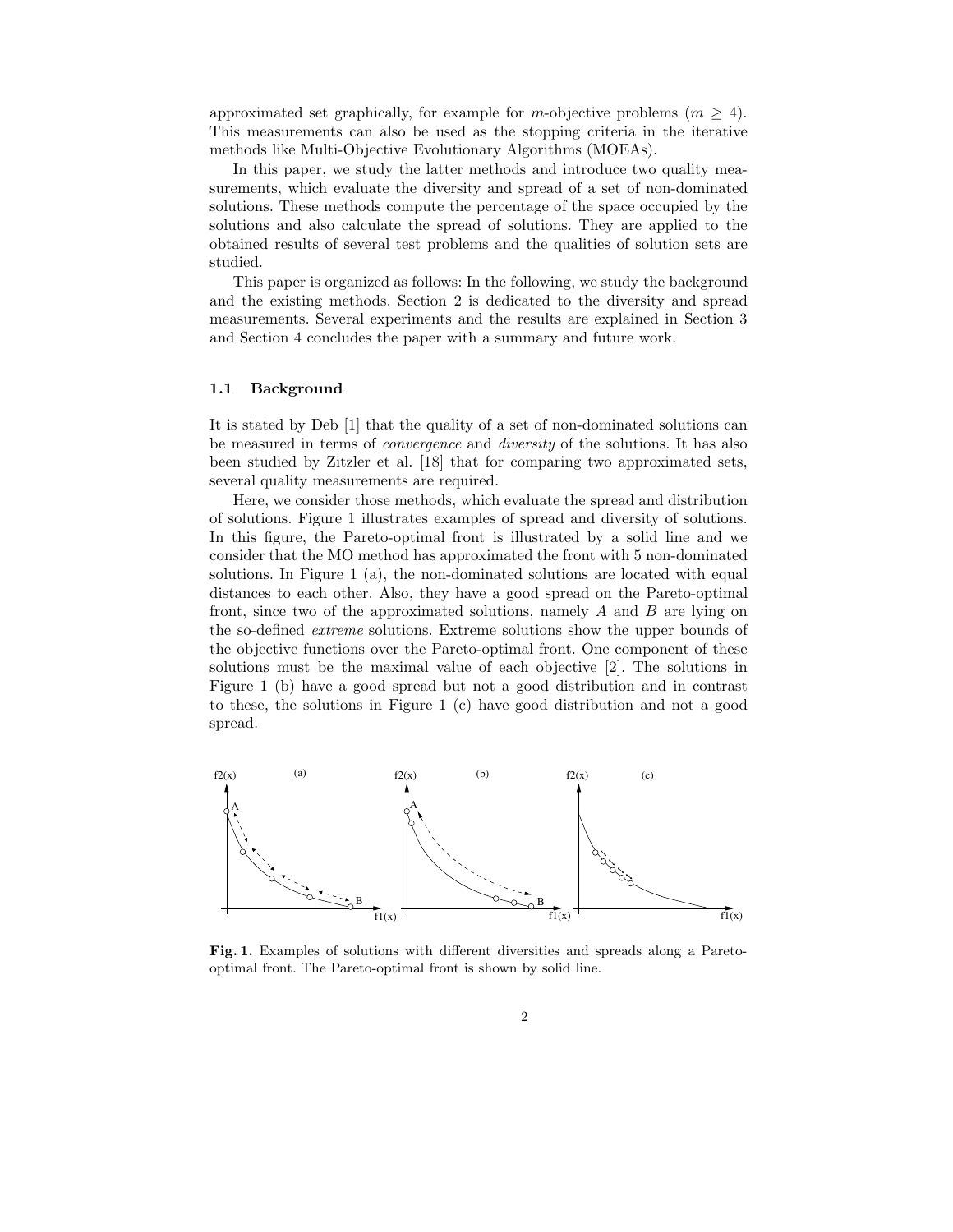By considering this example, one possible way to evaluate the distribution of solutions is to calculate the distances between the non-dominated solutions. Deb et al. [2] proposed a method to measure the distribution of non-dominated solutions as follows: They compute the Euclidian distance  $d_i$  between the solutions in the non-dominated set A and then calculate the average of them as  $\overline{d}$ . Then, the distribution metric  $\Delta'_s$  is as follows:

$$
\Delta_s = \sum_{i=1}^{|A|-1} \frac{|d_i - \bar{d}|}{|A|-1} \tag{1}
$$

This method is able to compute the distribution of solutions in 2-objective spaces. However, it cannot be used for problems with more than two objectives, as consecutive sorting is involved. Another variation of this method is proposed by Deb et al.  $[1, 2]$ , which also considers the spread of solutions as follows:

$$
\Delta = \frac{d_f + d_l + \sum_{i=1}^{|A|-1} |d_i - \bar{d}|}{d_f + d_l + (|A|-1)\bar{d}}
$$
\n(2)

where  $d_f$  and  $d_l$  are the Euclidian distances between the extreme solutions and the boundary solutions of A. Also this method works only for 2-objective problems. Another method called Spacing is introduced by Schott in [12]. This method is based on computing the shortest distances between the non-dominated solutions along each axis. In the cases that solutions are gathered in small groups along the non-dominated front, the distances between the groups are not considered, because only the shortest distances are computed and therefore, it may be misleading.

However, there are also other techniques for computing the spread and distribution of solutions like Maximum Spread [16], Chi-Square-Like Deviation [1] and Uniform Distribution [13]. Maximum Spread method [16] uses a similar technique in S metric [15]. In S metric, a hyper-volume between the solutions and a reference point is calculated, where in Maximum Spread method, a hyper-volume between the minimum and maximum values among each axis and a reference point is calculated. Other methods like Entropy approach [5] and Sparsity measure [3] are utilized to compare the diversity of solutions of two non-dominated sets, the outcome of which is a value of having no information when considering only one approximated set.

In fact, what we are going to emphasize here is that the existing methods do not evaluate one approximated set, but they compare two approximated sets. Here, there are still some open questions, e.g., what percentage of the objective space is occupied by the non-dominated solutions? Where are the solutions concentrated? The answers to these questions are valuable particularly for high dimensional fronts (e.g., for 4- and higher-objective spaces) or when there is no information about the true set of optimal solutions.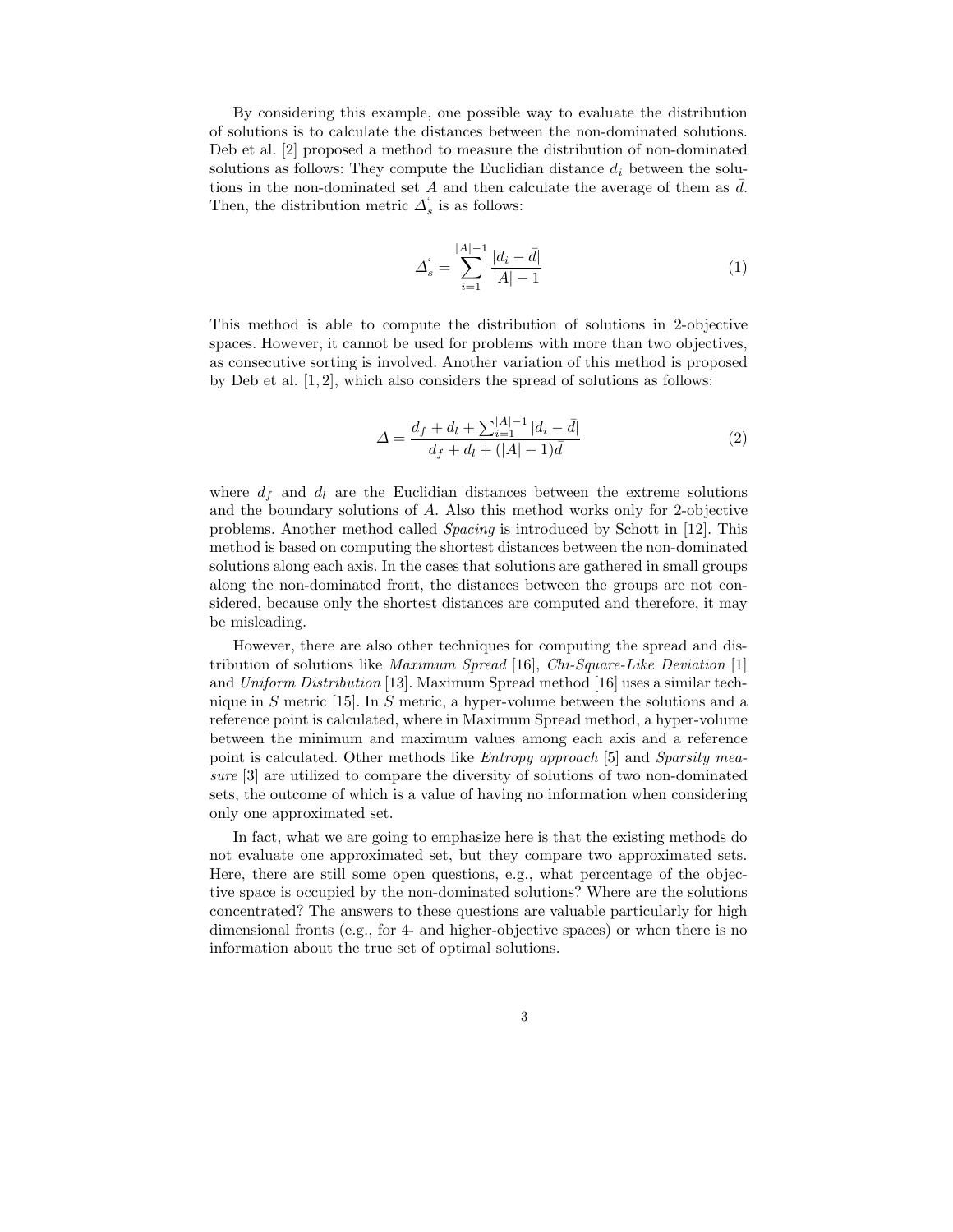

Fig. 2. 2-objective Sigma diversity metric. Black points illustrate a set of nondominated solutions and the lines are the so-called reference lines.

# 2 Sigma Diversity Metric

Sigma diversity metric is a method which considers the positions of solutions by a vector called Sigma vector (value). This method is introduced in [9]. Indeed, it is inspired from the polar and spherical coordinate axis for 2- and 3-objective spaces. For higher dimensional objective spaces, we cannot define a coordinate axis which presents a simple distribution like in polar or spherical coordinates. Therefore, the Sigma diversity metric is suggested to calculate the positions of the solutions in the objective space.

Figure 2 shows the idea of using the Sigma diversity metric for a 2-objective space. In this figure,  $|A|$  number of solutions are illustrated. Also,  $|A|$  lines are drawn from the origin, these lines are called reference lines. The angle between each of the two neighboring reference lines is equal to  $\frac{\pi}{2(|A|-1)}$ . A possible good diversity of solutions is to have one solution on each line or enclosed between two lines.

This metric uses the idea of the Sigma method introduced in [9]. In the following, we explain how we can compute the diversity of solutions. Consider Figure 3 (left). To each line  $f_2 = af_1$  a value  $\sigma$  is assigned as follows:

$$
\sigma = \frac{f_1^2 - f_2^2}{f_1^2 + f_2^2} \tag{3}
$$

In fact, all the points on the line  $f_2 = af_1$  have the same  $\sigma$  values:  $\sigma_i = (1$  $a^2)/(1+a^2)$ .

In the general case,  $\sigma$  is defined as a vector of  $\binom{m}{2}$  elements, where m is the dimension of the objective space. In this case, each element of  $\sigma$  is the combination of two coordinates in terms of the Equation 3. For example for three coordinates of  $f_1$ ,  $f_2$  and  $f_3$ , it is defined as follows:

$$
\boldsymbol{\sigma} = \begin{pmatrix} f_1^2 - f_2^2 \\ f_2^2 - f_3^2 \\ f_3^2 - f_1^2 \end{pmatrix} / (f_1^2 + f_2^2 + f_3^2)
$$
 (4)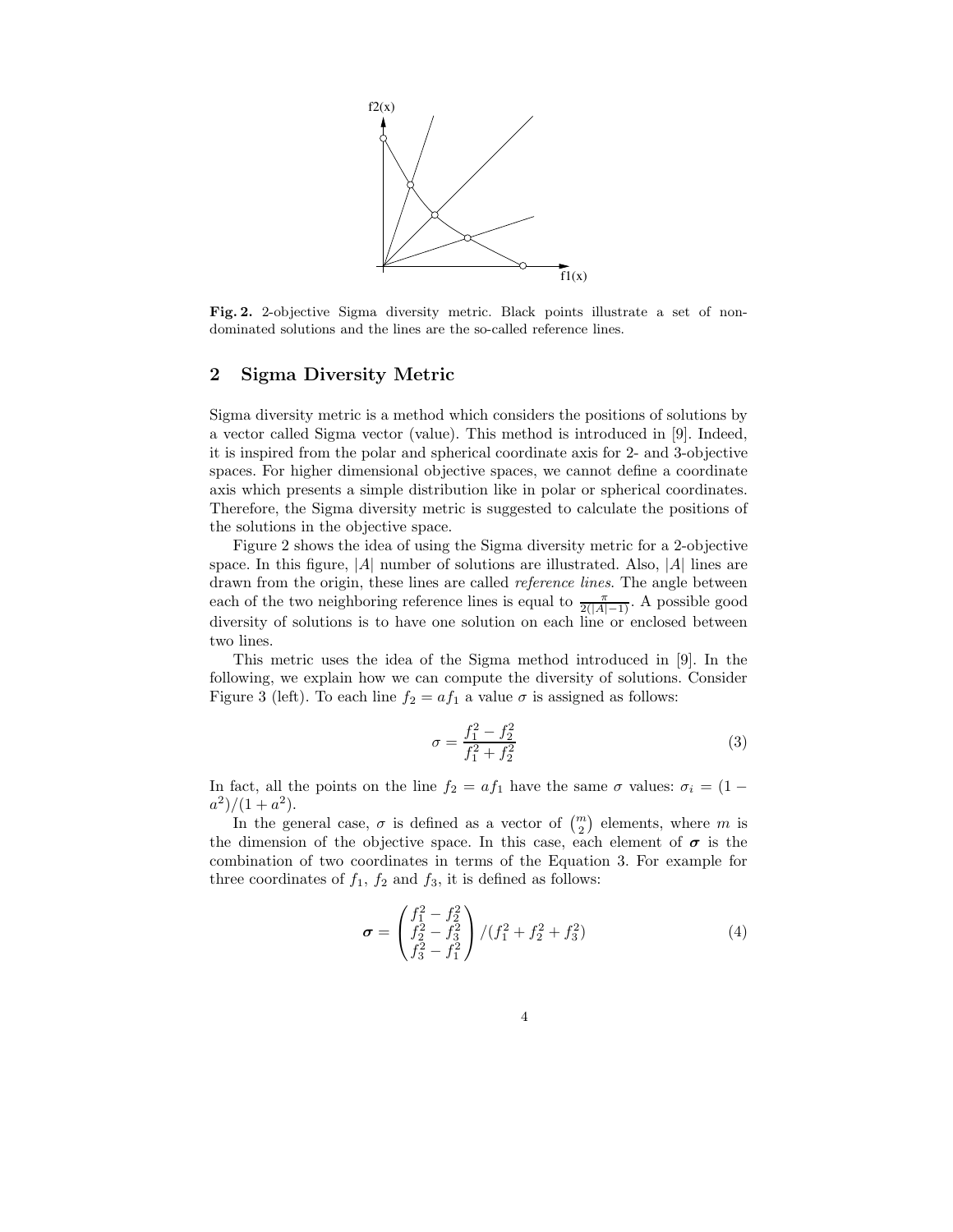

Fig. 3. Sigma values (vectors) in 2- and 3-objective spaces.

Different values of  $\sigma$  for different values of  $f_1$ ,  $f_2$  and  $f_3$  are shown in Figure 3 (right). In the general case, when a point has the same position in each dimension (e.g.,  $f_1 = f_2 = f_3$  in 3 dimensional space),  $\sigma = 0$ .

It means that each point in the objective space can be described by a Sigma vector. All the points along a line have the same Sigma vectors and the solutions lying on the lines which are very close two each other have similar Sigma vectors. This is the idea which is used to construct the Sigma diversity metric.

Diversity Metric Before computing the diversity of an approximated set, a set of reference lines must be calculated. The number of reference lines must be equal to the number of approximated solutions [8]. It must be emphasized that the reference lines must be calculated once for each number of objectives and can be stored in a table. Then the Sigma diversity metric can be computed as follows:

- Calculate reference lines.
- $-$  Compute the Sigma vector of each reference line (*reference Sigma vector*).
- Keep a binary Flag of initial zero value beside each reference Sigma vector. The Flag of each reference Sigma vector can only turn to 1, when at least one solution has a Sigma vector equal to it or within a distance (Euclidian distance) less than d. The value of d depends on the test function, however it should be decreased for high number of reference lines.
- $-$  A counter C counts the reference lines with Flags equal to 1 and the diversity metric D becomes:

$$
D = \frac{C}{\text{number of reference lines}} \tag{5}
$$

The Sigma diversity measurement expresses at what percentage the non-dominated solutions are distributed in the objective space.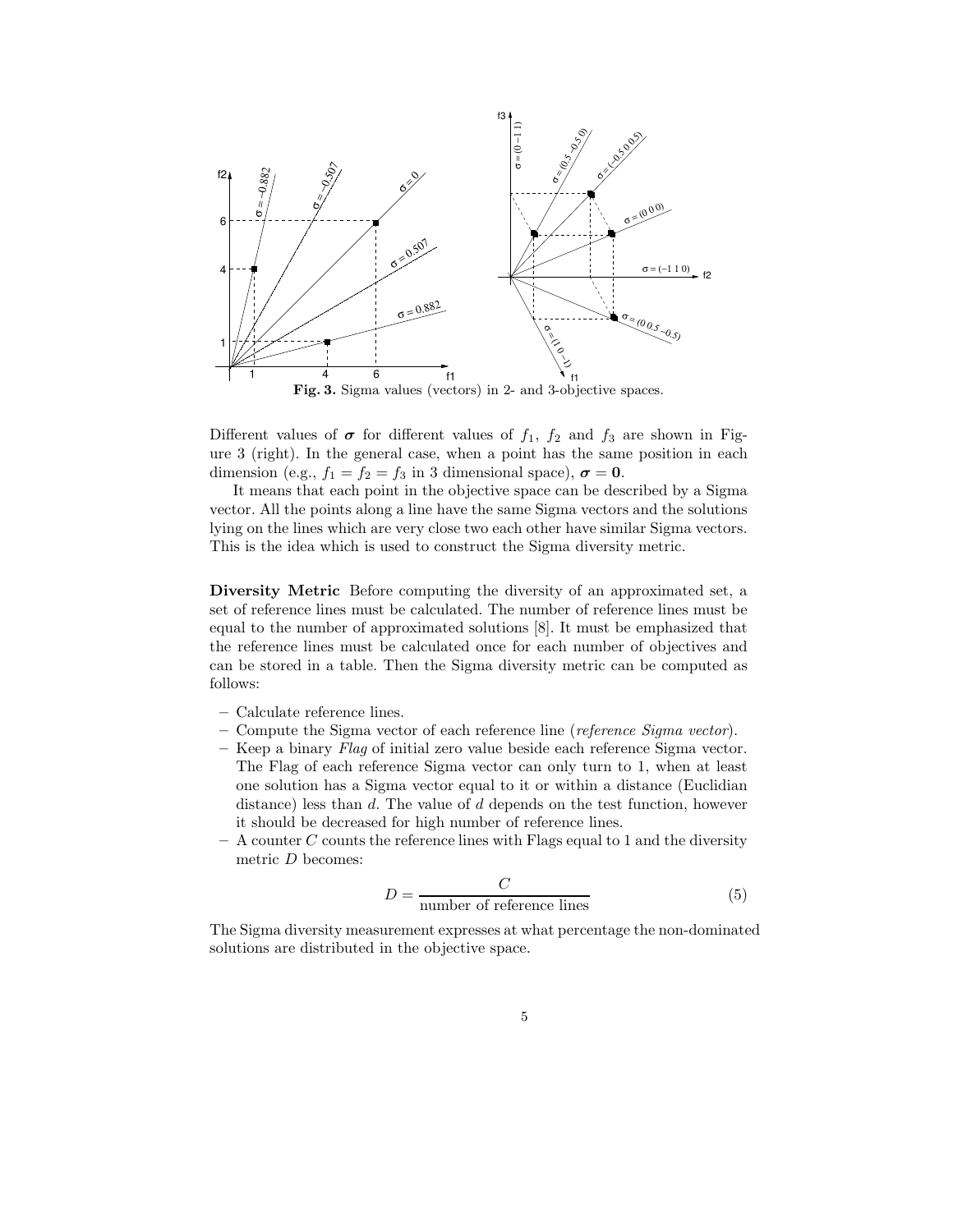

Fig. 4. Different spreads of solutions. Both of these sets of solutions occupy the same percentage of the space, but with different spreads.

In the case that the extreme solutions lie on the coordinate axis, we are able to obtain a high value for  $D$ , i.e., 100%. For discrete or disconnected sets of solutions, the value of D can never reach the highest value.

**Discussion** We know from  $D$  in Equation  $(5)$ , that the solutions are distributed along the non-dominated front with  $D$  percent. If the value of  $D$  is high, it means that the solutions are well distributed. But when  $D$  is small, it means the solutions are

- either concentrated in one part of the space, or
- distributed in small groups along the front.

Indeed, there is a difference between these two kinds of solutions. Figure 4 shows the difference between two sets of solutions with the same  $D$  values. These two sets of solutions have different spreads and the Sigma diversity metric cannot distinguish between them. In the next subsection, we investigate how to calculate the spread of solutions. Also, this metric can only be used for non-dominated solutions located in the positive part of the objective space. If the solutions are not in the positive part of the space, they must be transformed into the positive part.

## 2.1 Median Sigma Method  $(\tilde{\sigma})$

Let's consider a 2-objective space. As it is shown in Figure 3 (left), the Sigma value is changing from 1 to 0 and to -1, by changing the angle between the line  $f_2 = a.f_1$  and coordinate axis  $f_1$ . We can use this property and find the median of the Sigma values of the solutions. If our solutions have good diversity and spread, then the median of their Sigma values is zero. Negative and positive values of the median mean that the solutions are concentrated in the left and right hand side of the front (i.e., left and right hand side of the line with  $\sigma = 0$ ), respectively. However, the zero value of median, is also valid when the solutions are all concentrated in the middle of the non-dominated front.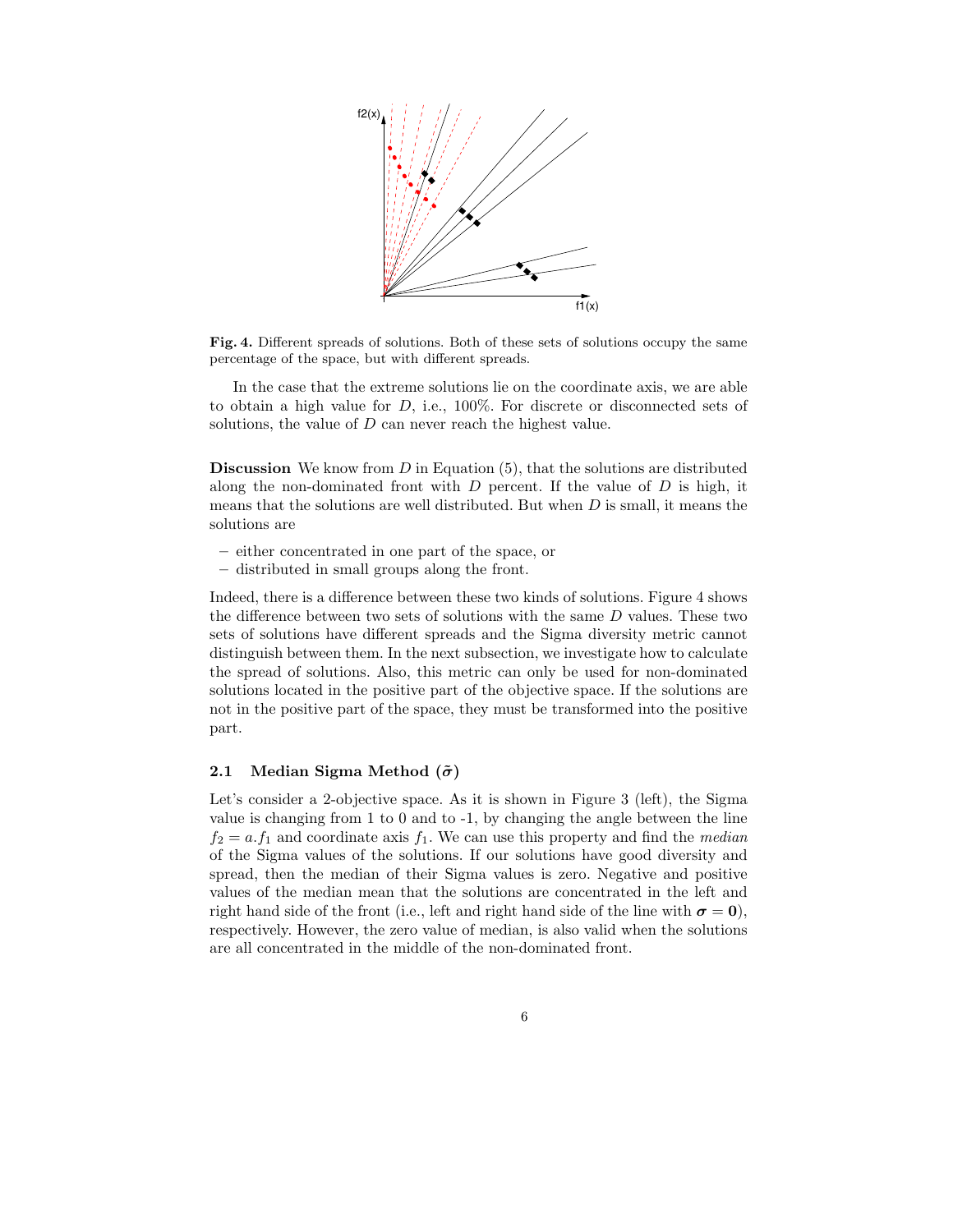

Fig. 5. Properties of the median Sigma method in (a) 2- and (b) 3-objective spaces

The same idea applies to higher number of objectives. The line in the middle has the Sigma vector equal to  $\mathbf 0$  (see Figure 3 (right)). This time the median vector should be considered. Let us consider  $\sigma = {\sigma_1, \cdots, \sigma_{|A|}}$  as the set of the Sigma vectors of the solutions in the the set  $|A|$ . Then, the *j*th element of the median vector  $\tilde{\sigma}$  is defined as follows:

$$
\tilde{\sigma}_j = \begin{cases} \sigma_{l,j}, & \text{if } |A| = 2l + 1 \\ \frac{1}{2}(\sigma_{(l+1),j} + \sigma_{l,j}) & \text{if } |A| = 2l \end{cases}
$$
\n(6)

Figure 5 shows different parts of the space for different median values for 2 and 3-objective spaces. In this figure,  $\sigma_i$  is the *i*<sup>th</sup> element of the Sigma vector. Calculating the median value is useful when the diversity measure D has a small value. Indeed, this measurement completes the information on evaluating the diversity and spread of the solutions along a non-dominated set.

Discussion The Sigma diversity metric and the median Sigma method evaluate the diversity and spread of obtained solutions along the approximated Paretooptimal front. The advantages of these measurements in comparison to other diversity and spread metrics are as follows:

- computing the metric is possible for any desired number of objectives.
- they evaluate one approximated front, where most of the other methods compare two approximated fronts. Indeed, the output of the Sigma diversity metric is a percentage of the objective space; the other methods presents a scalar value representing a hyper volume or a measure which are used to compare two sets.
- the median Sigma method computes the positions of the solutions in the objective space. This can be used to describe the positions of solutions with high number of objectives, where the graphical illustration is impossible.

The Sigma diversity metric requires information about  $d$ , the neighborhood defined around each reference line. The value of d depends highly on the shape of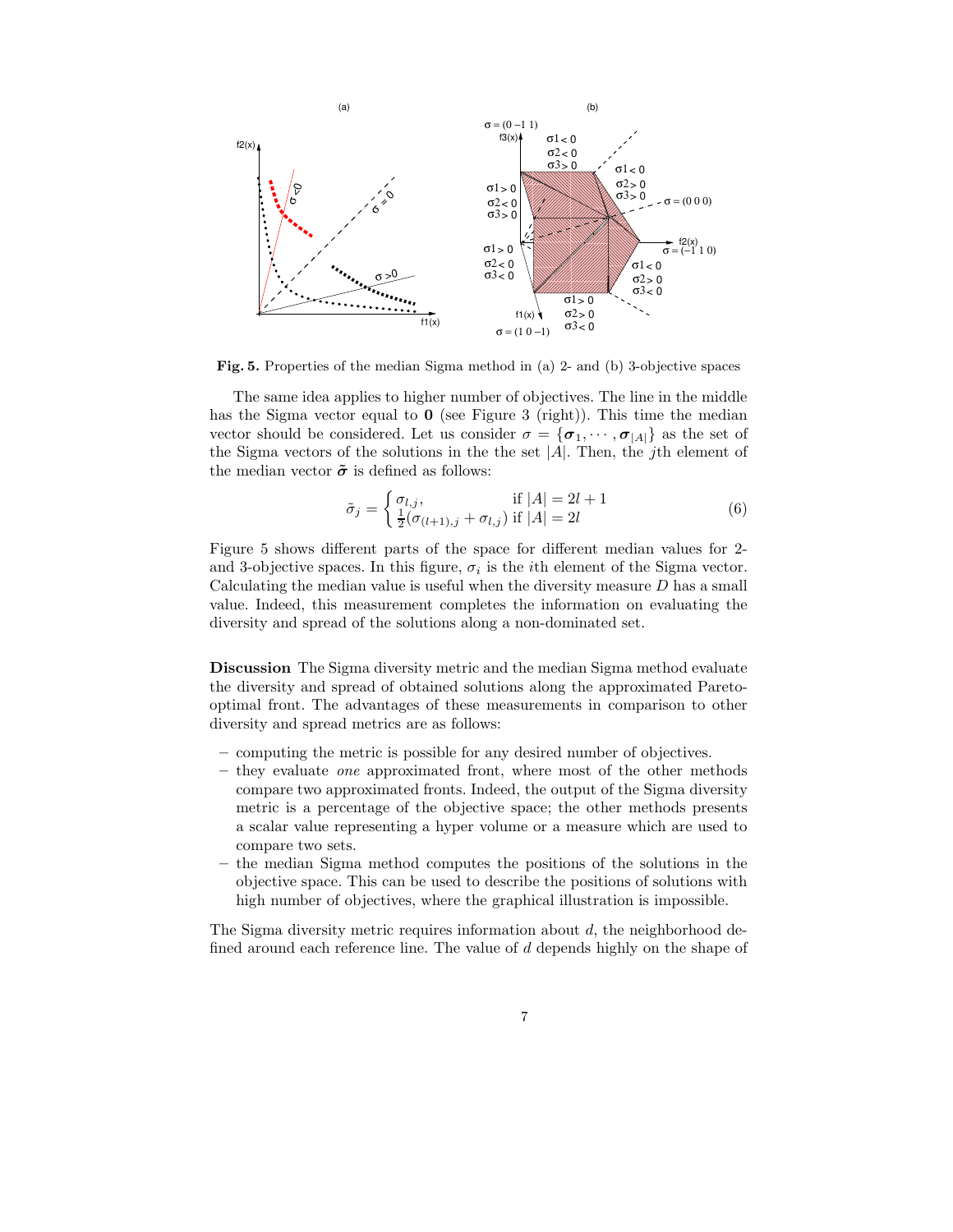

Fig. 6. An example of different non-dominated sets with different diversities of solutions. (a) Solutions are well-distributed:  $D = 100\%$  and  $\tilde{\sigma} = 0$ . (b),(c) Solutions are not well-distributed:  $D \neq 100\%$ . Median Sigma value,  $\tilde{\sigma}$ , indicates the spread of solutions.

the Pareto-optimal front. Computing the reference lines should be done once for each number of objectives and the corresponding values can be stored in a table. Also, this measure highly depens on the position of the origin and focuses very much on the middle region of the Pareto-optimal front. If the Pareto-optimal front is a line perpendicular the  $\sigma = 0$  ray, the rays cut the front at more or less equal distances. But, if the Pareto-optimal front has a strong bend (knee), then the different segments of the front have very different lengths.

Figure 6 illustrates an example of three different non-dominated sets with different spreads and diversities of solutions. In Figure 6 (a), the solutions are well-distributed. Therefore, both of the Sigma diversity measure and the median Sigma value are satisfactory, i.e.,  $D = 100\%$  and  $\tilde{\sigma} = 0$ . In Figure 6 (b), there is a large gap between the solutions and therefore, the Sigma diversity measure is less than the desired value. The positive median value indicates that most of the solutions are concentrated on the right hand side of the non-dominated front. In Figure 6 (c), solutions are not well-distributed. Therefore, the Sigma diversity measure is less than 100%. These solutions have better spread than those in Figure 6 (b). This is also indicated by the median Sigma value.

## 3 Experiments

The diversity measurements are applied to the results of different test problems with 2, 3 and 4 objectives. These tests problems<sup>3</sup> are chosen from [4, 15] (shown in Table 1). By studying the shape of the Pareto-optimal fronts, it can be concluded that for ZDT3, ZDT6, CP3, and DLZT we cannot obtain 100% as the diversity value. Because the solutions are not continuously distributed in the space. On the other hand, the other test functions should have a diversity of about 100%. The solutions are obtained by running two different methods (A and  $B$ <sup>4</sup>, which deliver solutions with different diversities. The optimal sets have

<sup>&</sup>lt;sup>3</sup> The ZDT6 test problem is constructed like ZDT6 in [1]; here the second objective is modified.

 $^4$  Method A is based on a Multi-Objective Particle Swarm Optimization method  $[9]$ and method B is the SPEA2 algorithm [17].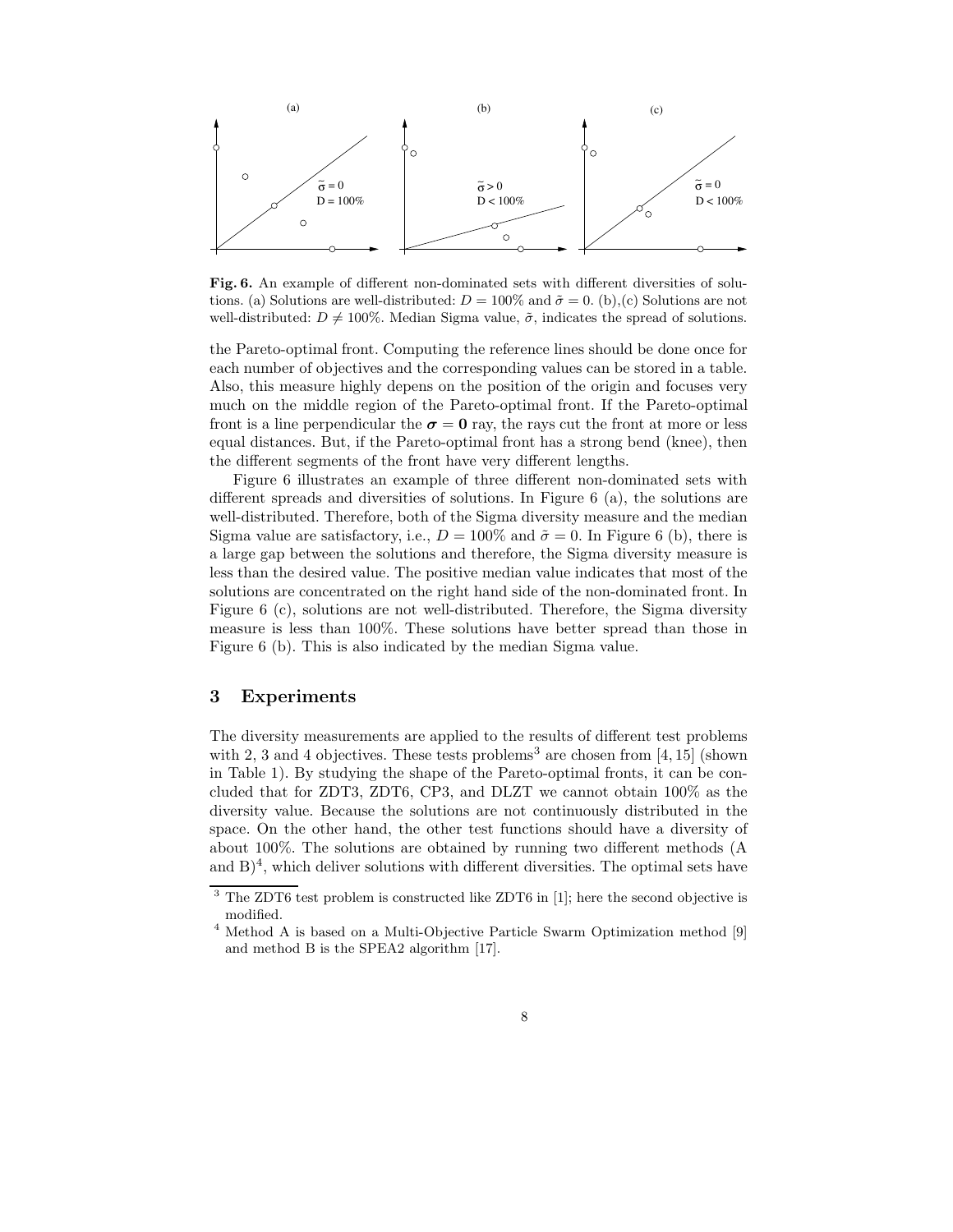Table 1. Test Functions

| test | Function                                                                                                                                                            |                     |
|------|---------------------------------------------------------------------------------------------------------------------------------------------------------------------|---------------------|
|      | ZDT1 $g(x_2, \dots, x_n) = 1 + 9(\sum_{i=2}^n x_i)/(n-1)$                                                                                                           | $x_i \in [0, 1]$    |
|      | $h(f_1,g) = 1 - \sqrt{f_1/g}$                                                                                                                                       | $n=30$              |
|      | $f_1(x_1) = x_1$                                                                                                                                                    | $i=1,2,\ldots,n$    |
|      | $f_2(x) = g(x_2, \dots, x_n) \cdot h(f_1, g)$<br>ZDT3 $g(x_2, \dots, x_n) = 1 + 9(\sum_{i=2}^n x_i)/(n-1)$                                                          |                     |
|      |                                                                                                                                                                     | $x_i \in [0, 1]$    |
|      | $h(f_1, g) = 1 - \sqrt{f_1/g} - (f_1/g)\sin(10\pi f_1)$                                                                                                             | $n=30$              |
|      | $f_1(x_1) = x_1$                                                                                                                                                    | $i = 1, 2, , n$     |
|      | $f_2(x) = g(x_2, \dots, x_n) \cdot h(f_1, g) + 1$<br>ZDT4 $g(x_2, \dots, x_n) = 1 + 10(n - 1) + \left(\sum_{i=2}^n (x_i^2 - 10\cos(4\pi x_i))\right)x_1 \in [0, 1]$ |                     |
|      |                                                                                                                                                                     |                     |
|      | $h(f_1, g) = 1 - \sqrt{f_1/g}$                                                                                                                                      | $x_i \in [-5, 5]$   |
|      | $f_1(x_1) = x_1$                                                                                                                                                    | $n=10$              |
|      | $\frac{f_2(x) = g(x_2, \dots, x_n) \cdot h(f_1, g)}{\text{ZDT6} \cdot g(x_2, \dots, x_n) = 1 + 9[(\sum_{i=2}^n x_i)/9]^{0.25}}$                                     | $i=2,\ldots,n$      |
|      |                                                                                                                                                                     | $x_i \in [0, 1]$    |
|      | $h(f_1,g) = 1 - \sqrt{x_1/g}$                                                                                                                                       | $n=10$              |
|      | $f_1(x_1) = 1 - exp(-4x_1)sin^6(6\pi x_1)$                                                                                                                          | $i = 1, 2, , n$     |
|      | $f_2(x) = g(x_2, \dots, x_n) \cdot h(f_1, g)$                                                                                                                       |                     |
| CP3  | $f_1(x) = (1+x_3)(x_1^3x_2^2 - 10x_1 - 4x_2)$                                                                                                                       | $1 \le x_1 \le 3.5$ |
|      | $f_2(x) = (1+x_3)(x_1^3x_2^2 - 10x_1 + 4x_2)$                                                                                                                       | $-2 < x_2 < 2$      |
|      | $f_3(x) = 3(1+x_3)x_1^2$                                                                                                                                            | $0\leq x_3\leq 1$   |
|      | $\overline{\text{DLZT}} f_1(x) = x_1$                                                                                                                               | $x_i \in [0, 1]$    |
|      | $f_2(x) = x_2$                                                                                                                                                      | $n=3$               |
|      | $f_3(x) = 3.5 - \sum_{i=1}^n 2x_i sin(n\pi x_i)$                                                                                                                    | $i=1,2,\ldots,n$    |
|      | GSPm $f_1(x) = (1 + x_m^2) \cos(x_1 \pi/2) \cdots \cos(x_{m-1} \pi/2)$                                                                                              | $x_i \in [0, 1]$    |
|      | $f_2(\boldsymbol{x}) = (1 + x_m^2) \cos(x_1 \pi/2) \cdots \sin(x_{m-1} \pi/2)$                                                                                      | $n = m$             |
|      |                                                                                                                                                                     | $i=1,\ldots,m-1$    |
|      | $f_{m-1}(\boldsymbol{x}) = (1 + x_m^2) \cos(x_1 \pi/2) \sin(x_2 \pi/2)$                                                                                             | $x_m \in [-1, 1]$   |
|      | $f_m(\bm{x}) = (1 + x_m^2) \sin(x_1 \pi/2)$                                                                                                                         |                     |

the same cardinality (50 for 2-, 100 for 3- and 4-objective test functions). It must be mentioned that the solutions are not compared in terms of their convergence to the Pareto-optimal set.

## 3.1 Results

Here, the results of different test functions are analyzed separately. Results of 2- and 3-objective test functions are studied for continuous and disconnectedcontinuous Pareto-optimal fronts. Then the results of 4-objective test functions are analyzed.

#### 2-objective continuous Pareto-optimal front

Test functions ZDT1 and ZDT4 have convex and continuous Pareto-optimal fronts. We estimate that the Sigma diversity metric finds a diversity of 100% and the median values must be very close to zero. Figure 7 shows the results of methods A and B for ZDT1 (top row) and ZDT4 (bottom row) test functions.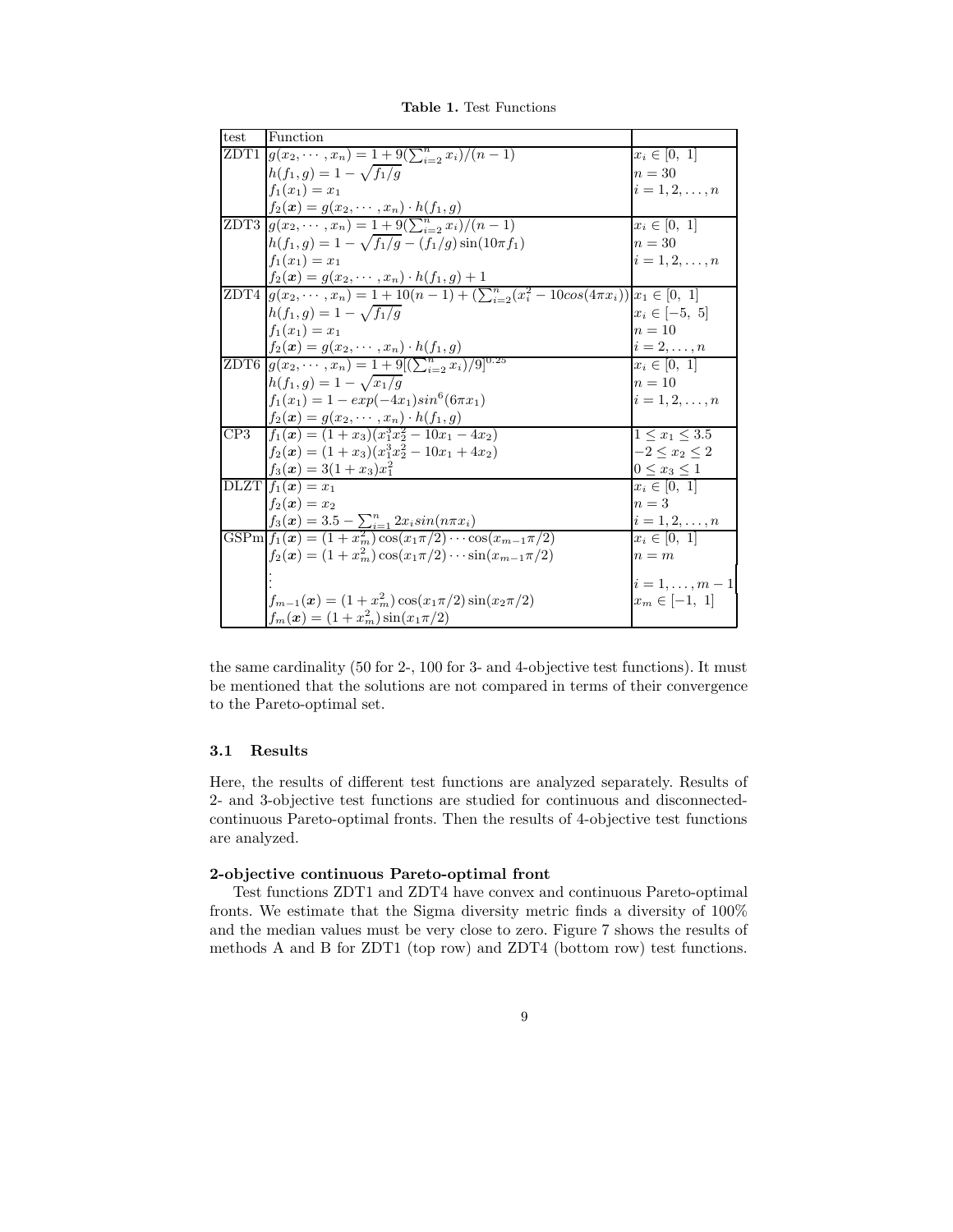

Fig. 7. Continuous Pareto-optimal fronts. Solutions of ZDT1 (first row) and ZDT4 (second row) in the objective space. The left and right columns illustrate the results of the methods A and B, respectively.

We observe that the results of A (in Figures  $7$  (top-left)) have a better diversity and spread in the objective space than the solutions of B (in Figures 7 (topright)). The results of the Sigma diversity metric and the median Sigma method are recorded in Table 2. In this table, the diversity of solutions is shown by using the Sigma diversity metric  $D$  and the spread of solutions by the median Sigma values  $\tilde{\sigma}$ . Large values of D indicate a better diversity, and low absolute values of  $\tilde{\sigma}$  show that the solutions are symmetrically distributed along the front. The solutions of method A occupy 84% whereas the solutions of method B occupy 68% of the space for the test function ZDT1. These solutions have a median value of 0.07 and -0.13 for methods A and B, respectively. It means that the solutions of A have a better spread than B. The solutions of ZDT4 test function have lower values of Sigma diversity metric. One reason can be that these solutions are not converged to the Pareto-optimal front.

## 2-objective continuous-disconnected Pareto-optimal front

Test functions ZDT3 and ZDT6 have non-convex and continuous and disconnected Pareto-optimal fronts. Therefore, we estimate that the Sigma diversity metric must have a value of less than 100%, but the median values must still be very close to zero. Figure 8 shows the results of methods A and B. We observe that the results of A (Figures 8 (top-left)) have a better diversity and spread in the objective space than the solutions of B (Figures 8 (top-right)). As it can be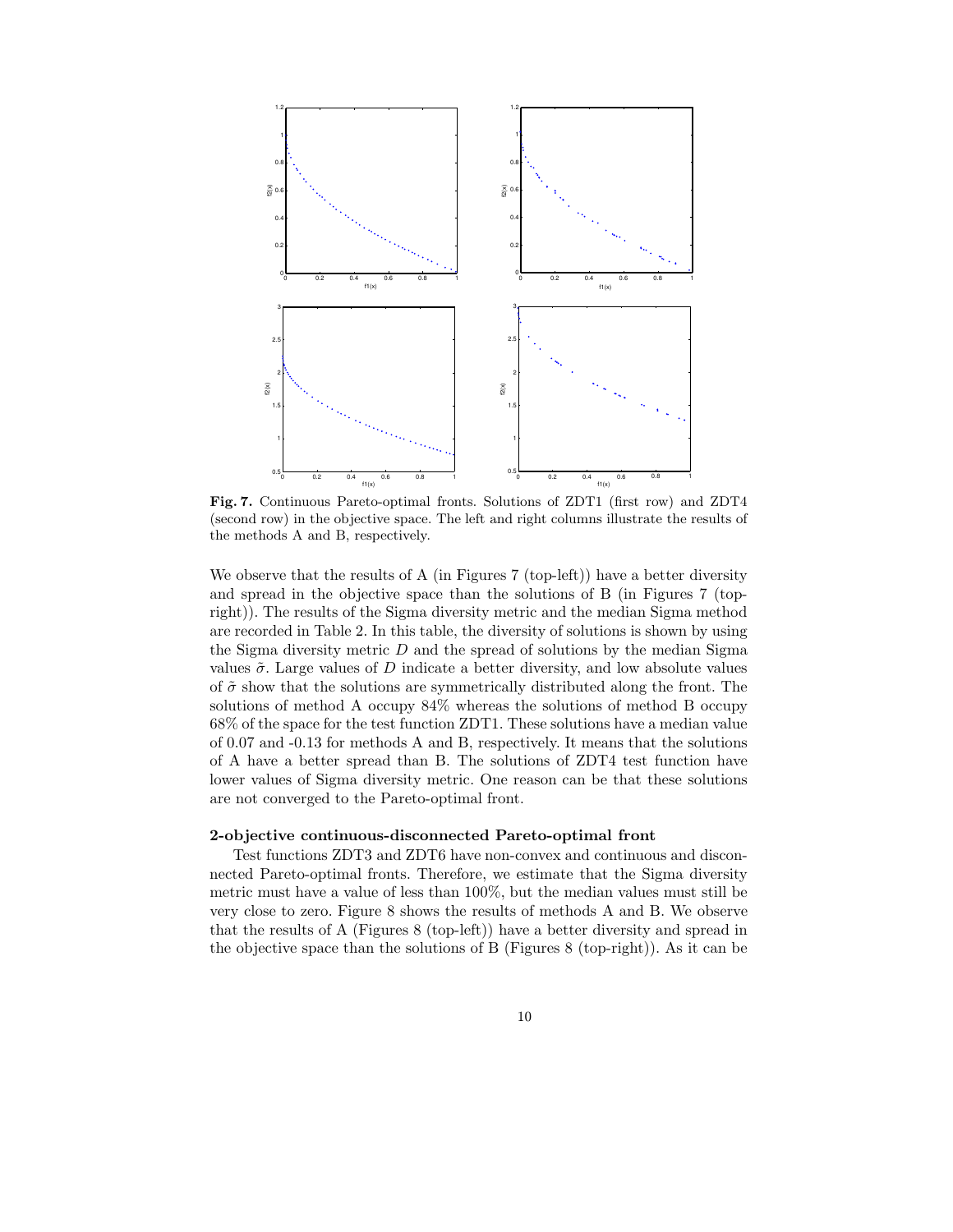

Fig. 8. Continuous and disconnected Pareto-optimal fronts. Solutions of ZDT3 (first row) and ZDT6 (second row) in the objective space. The left and right columns illustrate the results of the methods A and B, respectively.

observed in Table 2, all of the solutions have a Sigma diversity value less than 100%. The solutions of method B for the test function ZDT6 occupy only 20% of the objective space and are all concentrated in the right hand side of the front, close to the  $f_1$  axes. This can be concluded from the median value of 0.99.

### 3-objective continuous Pareto-optimal front

GSP3 and CP3 test functions have continuous Pareto-optimal fronts. The solutions of methods A and B for these test functions are shown in Figure 9. The solutions of the test function GSP3 must cover the whole objective space and therefore the Sigma diversity metric must be very close to 100%. But the solutions of the test function DLZT cover only a narrow surface of the objective space and the Sigma diversity metric cannot reach the value of 100%. The corresponding values of Sigma diversity metric and the median Sigma vectors are shown in Table 3. It can be concluded that method A can obtain solutions

Table 2. Diversity measures of 2-objective test functions

| Test | Dа   | $\sigma_A$ | $D_{B}$ | $\tilde{\sigma}_B$ |
|------|------|------------|---------|--------------------|
| ZDT1 | 84\% | $+0.07$    | 68%     | $-0.13$            |
| ZDT3 | 66%  | $-0.20$    | 50%     | $-0.37$            |
| ZDT4 | 74%  | $-0.58$    | 44\%    | $-0.54$            |
| ZDT6 | 80%  | $+0.29$    | 20\%    | $+0.99$            |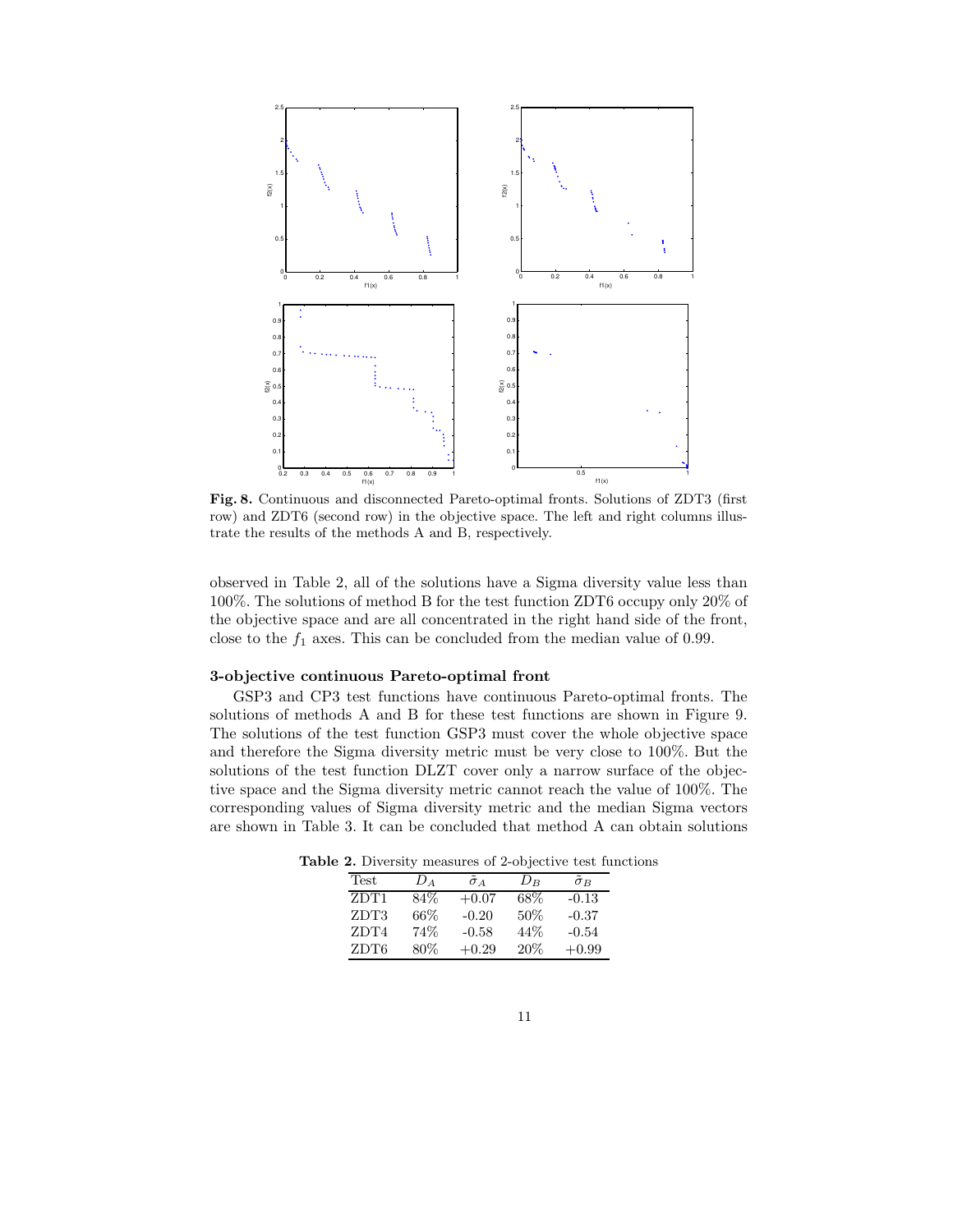

Fig. 9. Continuous Pareto-optimal fronts. Solutions of GSP3 (first row) and CP3 (second row) in the objective space. The left and right columns illustrate the results of the methods A and B, respectively.

with better diversity than method B for the test function GSP3. However, both of these methods find solutions with good spread all over the Pareto-optimal front. Furthermore, we compute the location of the solutions of the CP3 test function in the objective space. Let us consider Figure 5 (right) and the median Sigma vectors in Table 3. Method A delivers solutions with  $\sigma_1 \leq 0, \sigma_2 = 0.38$ , and  $\sigma_3 = -0.37$ . In Figure 5 (right), these values indicate the region between the vectors  $(0\ 0\ 0)$ ,  $(-1\ 1\ 0)$ , and the 45 degree line passing on the f1-f2 (axis) plane. It means that the median value of the solutions lies in this region. In other

| <b>Test</b> | $D_A$ | $\tilde{\sigma}_A$                   | $D_B$ | $\tilde{\sigma}_B$            |
|-------------|-------|--------------------------------------|-------|-------------------------------|
| GP3         | 88%   | $+0.01\,$<br>$-0.00$<br>$-0.01$      | 71%   | -0.00<br>$+0.02$<br>$-0.00$   |
| DLZT        | 19%   | $-0.00$<br>$-0.81$<br>$+0.80$        | 16%   | $+0.00$<br>$-0.83$            |
| CP3         | 22%   | $-0.00$<br>$+0.38$<br>$^{\rm -0.37}$ | 28%   | $+0.03$<br>$+0.38$<br>$-0.42$ |

Table 3. Diversity measures of the 3-objective test functions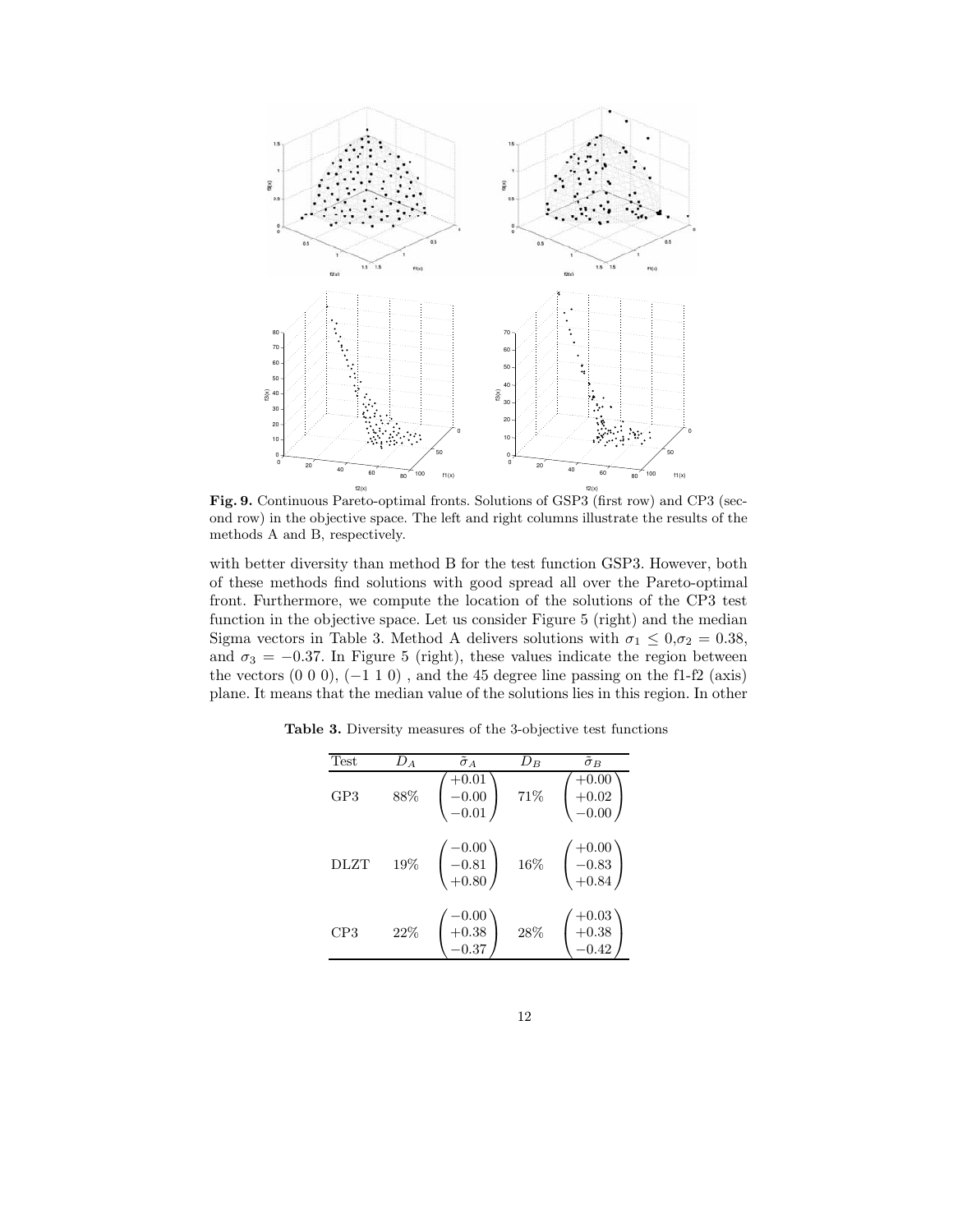

Fig. 10. Continuous and disconnected Pareto-optimal front. Non-dominated sets obtained by method A (left) and B (right)

words, the zero value of  $\sigma_1$  means that solutions have a symmetric spread on the f1-f2 planes with various f3 values, and also tend more toward the f1-f2 plane. This can also be observed in Figure 9 (second row). The Pareto-optimal front gets narrower for higher values of f3.

#### 3-objective disconnected-continuous Pareto-optimal front

Test function DLZT has a continuous and disconnected Pareto-optimal front. Therefore, the the Sigma diversity metric cannot reach the value of 100%. Figures 10 (left)-(right) show the results of method A and B, respectively. The results of Sigma diversity metric indicate that the results of method A have better diversity than method B in Table 3. This can also be observed in Figure 10. The median Sigma vectors have the same values, it means the solutions have the same spread all over the objective space.

## 4-objective continuous Pareto-optimal front

Table 4 shows the diversity values of the GSP4 test function. By these results, we conclude that method A has obtained solutions with better diversity than method B. The solutions of method A have a good spread, because they also have a median Sigma vector very close to zero vector. The solutions of method B do not have a good spread and diversity. These solutions are distributed symmetrically on the f1-f2 axis plane ( $\sigma_1 = 0.00$ ). Because  $\sigma_2 = -0.14$ and  $\sigma_3 = +0.12$ , we conclude the solutions are close to  $f_3$  axes<sup>5</sup>. The values of  $\sigma_4 = -0.14$  and  $\sigma_5 = +0.12$  are close to zero, it means the solutions are symmetrically distributed on the f4-f1 and f1-f3 planes.

<sup>&</sup>lt;sup>5</sup>  $\sigma = (\sigma_1, \sigma_2, \cdots, \sigma_6)^T$  (where T is the transpose operator). Here,  $\sigma_1$ ,  $\sigma_2$ ,  $\sigma_3$ ,  $\sigma_4$ ,  $\sigma_5$ ,  $\sigma_6$  are related to f1-f2, f2-f3, f3-f4, f4-f1, f1-f3, f2-f4 axis, respectively.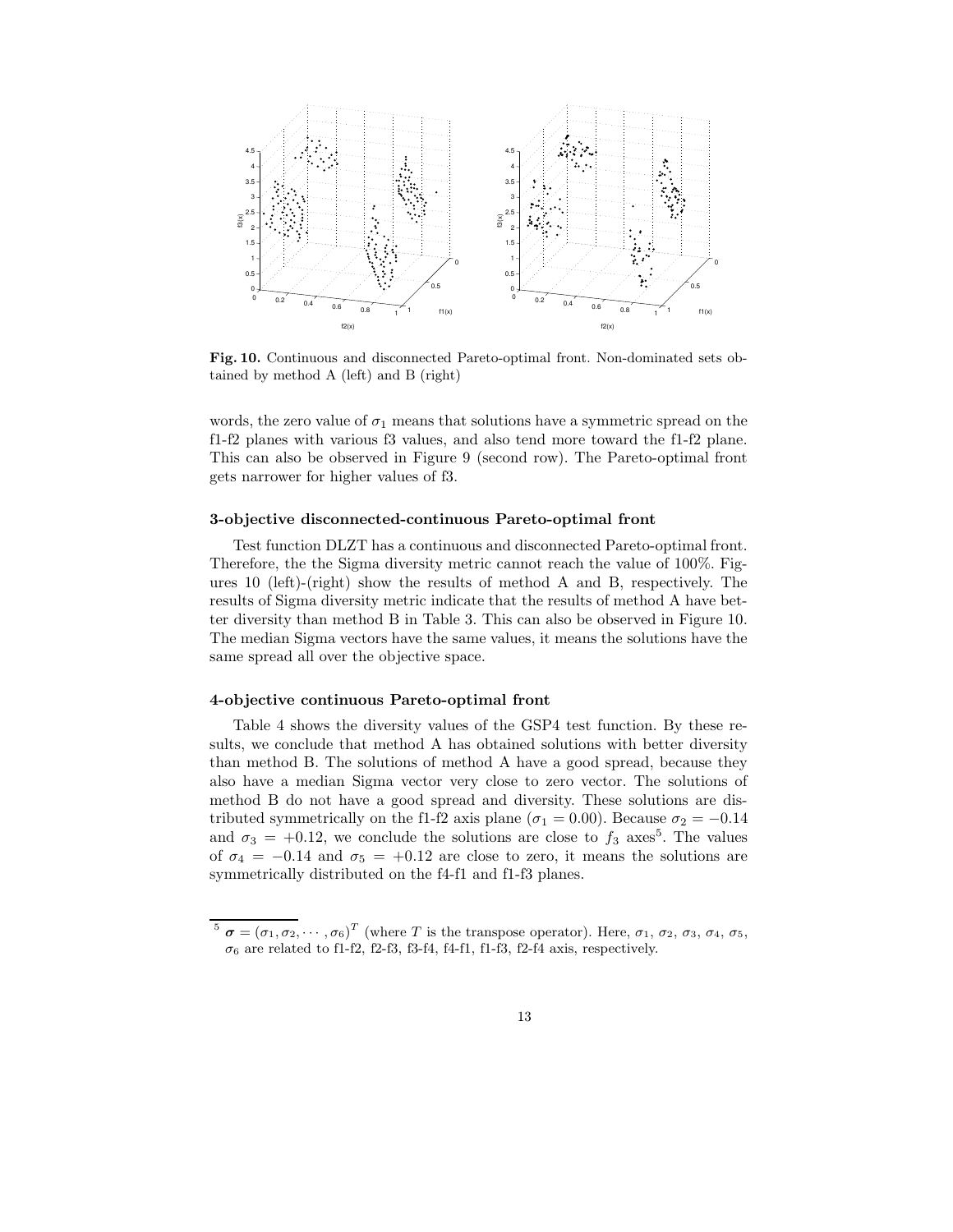Table 4. Diversity measures on the 4-objective test function GSP4 (T indicates the transpose operator)

| method | $\tilde{\pi}$                                       |
|--------|-----------------------------------------------------|
|        | $79\%$ $(+0.00, -0.00, +0.01, -0.02, -0.00, -0.00)$ |
|        | $62\%$ $(-0.00, -0.14, +0.12, +0.06, +0.03, +0.18)$ |

## 4 Summary

Obtaining a well-distributed set of solutions is one of the goals of multi-objective optimization. In this paper, we have studied and introduced Sigma diversity metric and the median Sigma method for measuring the diversity and spread of a set of non-dominated solutions. These measurements are able to provide information like the percentage of the objective space being occupied by solutions, or their positions in terms of their angular coordinates in the objective space. These methods are tested on the results of several test problems. In the 2- and 3-objective spaces the evaluations confirm the observations. The measurements are also applied to the results in a 4-objective space. These measurements can evaluate solutions with several number of objectives and also give us a view of the positions of the solutions in the objective space. This is more important when we deal with problems of a large number of objectives, where a graphical illustration is not possible. The Sigma diversity metric depends on several parameters, like the Euclidian distance around each reference line (d) and the number of reference lines. Also, this method assumes positive objective values. Therefore, solutions with negative objectives must be transformed into the positive part of the axis.

# References

- 1. K. Deb. Multi-Objective Optimization using Evolutionary Algorithms. John Wiley & Sons, 2001.
- 2. K. Deb, S. Agrawal, A. Pratap, and T. Meyarivan. A fast elitist non-dominated sorting genetic algorithm for multi-objective optimization: NSGA-II. In *Parallel* Problem Solving from Nature VI (PPSN-VI), pages 849–858, 2000.
- 3. K. Deb, M. Mohan, and S. Mishra. A fast multi-objective evolutionary algorithm for finding well-spread Pareto-optimal solutions. In KanGAL Report No. 2003002, Indian Institute Of Technology, Kanpur, 2003.
- 4. K. Deb, L. Thiele, M. Laumanns, and E. Zitzler. Scalable multi-objective optimization test problems. In IEEE Proceedings, World Congress on Computational Intelligence (CEC'02), pages 825–831, May 2002.
- 5. A. Farhang-Mehr and S. Azarm. Diversity assessment of Pareto optimal sets: An entropy approach. In IEEE Proceedings World Congress on Computational Intelligence (CEC'02), May 2002.
- 6. V. Khare, X. Yao, and K. Deb. Performance scaling of multi-objective evolutionary algorithms. In Proceedings of Second International conference on Evolutionary Multi-Criterion Optimization, pages 376–390, 2003.